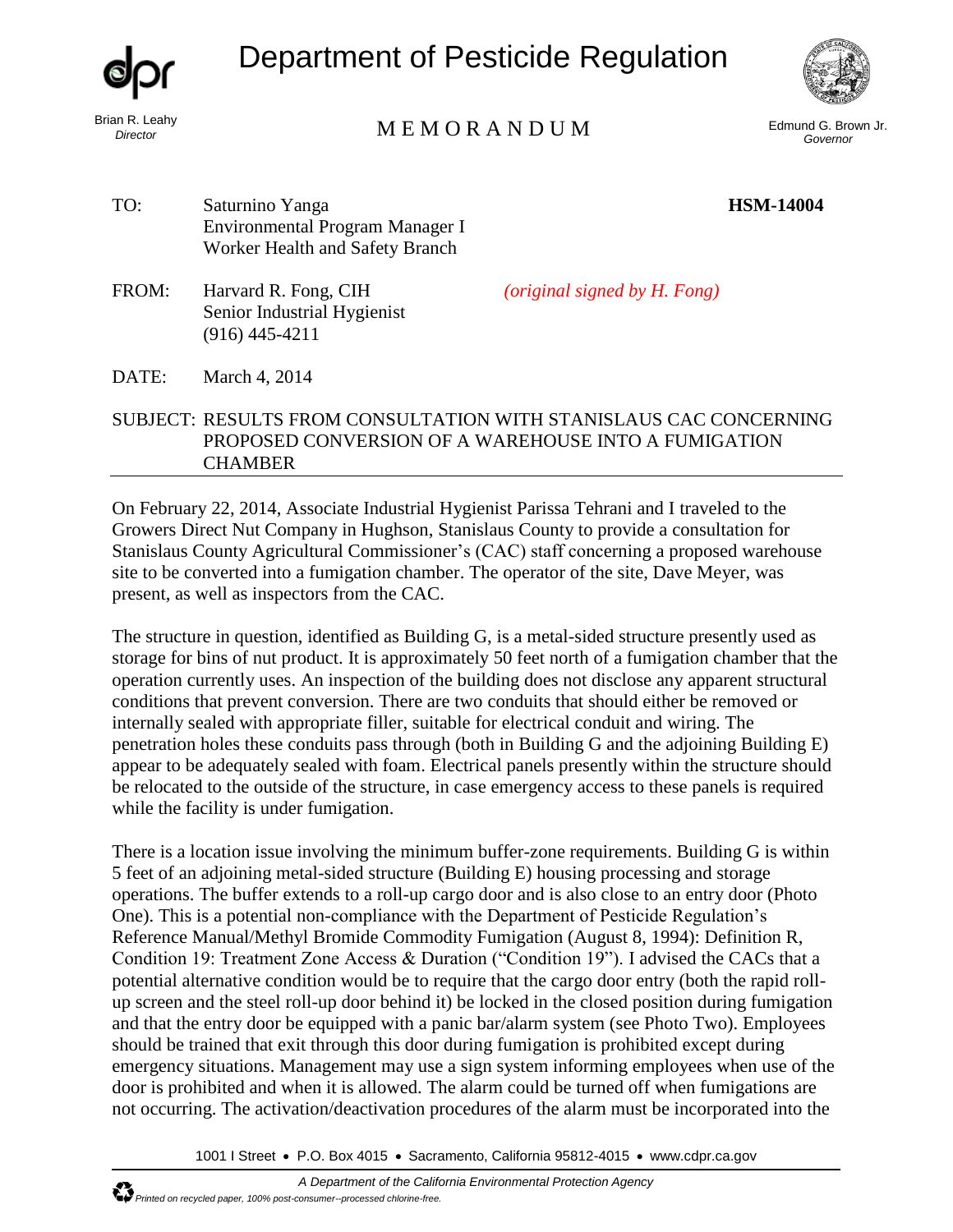Saturnino Yanga March 4, 2014 Page 2

fumigation management plan for this facility. Under no circumstances shall the door be rendered inoperable or otherwise locked, preventing emergency egress when necessary.



Photo One: Cargo and entry door adjoining proposed fumigation structure.

The breezeway between Buildings G and E should be tested (first three fumigations, then periodically after that, at least seasonally) for any methyl bromide leaking from the chamber. A chain or other entry-prevention measure should be installed at both ends of the breezeway, along with warning signs, prohibiting entry during fumigation.



Photo Two: Alarm-equipped emergency exit bar

Finally, two rainwater drains were noted very close to one corner of Building G (Photo Three). It is advised, though not necessarily to be made a requirement that sandbags be placed over these drains during fumigation, to preclude any leaking methyl bromide from accumulating in the drainage system fed by these drains.